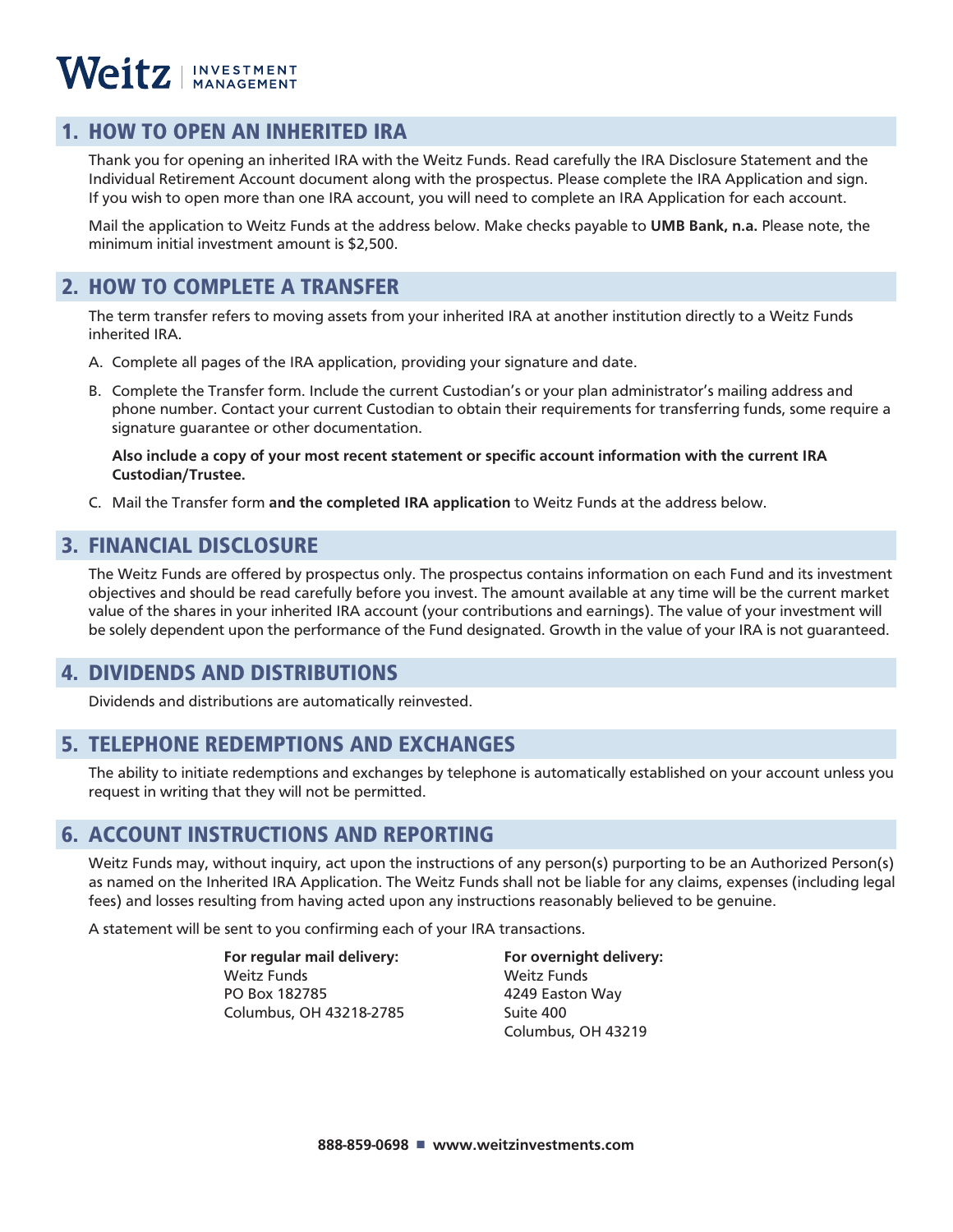# **WEITZ FUNDS INHERITED IRA APPLICATION**

#### **Important Information About Procedures for Opening an Inherited IRA Account**

To help the government fight the funding of terrorism and money laundering activities, Federal law requires all financial institutions, including the Weitz Funds (the "Funds"), to obtain, verify and record information that identifies each customer (as defined in the Department of Treasury's Customer Identification Program for Mutual Funds) who opens an account, and to determine whether such person's name appears on government lists of known or suspected terrorists and terrorist organizations.

What this means for you: the Funds must obtain the following information for each customer prior to opening the account:

- Name;
- Date of birth;
- Physical residential address (not post office boxes); and
- Social Security Number.

Following receipt of your information, the Funds will follow its Customer Identification Program to attempt to verify a customer's identity. You may be asked to provide certain other documentation (such as a driver's license or a passport) in order to verify your identity. Any documents requested in connection with the opening of an account will be utilized solely to establish the identity of customers in accordance with the requirements of law.

**Federal law prohibits the Funds and other financial institutions from opening accounts unless the minimum identifying information is received. The Funds are also required to verify the identity of the new customer under the Funds' Customer Identification Program and may be required to not open your account, close your account or take other steps as they deem reasonable if the Funds are unable to verify your identity.**

**If an account is closed, it will be redeemed at the net asset value determined on the redemption date.**

# **WEITZ FUNDS WEITZ INVESTMENT MANAGEMENT, INC. WEITZ SECURITIES, INC.**

# **NOTICE OF PRIVACY POLICY AND PROCEDURES**

We understand that information that personally identifies you is important to you and we are committed to maintaining the confidentiality, integrity and security of your personal information. In order to service your account and process your requests, we collect certain nonpublic personal information about you from your account application, from other forms you may provide to us and as a result of transactions with us.

Your privacy is important to us. We restrict access to nonpublic personal information about you to those employees who need to know that information to provide products or services to you and we require those employees to adhere to strict confidentiality standards designed to protect your personal information. We maintain physical, electronic and procedural safeguards that comply with federal standards to guard your personal information.

We do not disclose any nonpublic personal information about our customers or former customers to anyone, except as permitted or required by law and except to certain entities that assist us in servicing your account. For instance, in order to service your account and effect your transactions, we may provide nonpublic personal information about you to our sub-transfer agent. We may also provide certain information including your name and address to one of our agents for the purpose of mailing to you your account statements, shareholder reports and other information about our products and services. We maintain agreements with these outside entities which require them to protect the confidentiality of your information and to use that information only for the purpose for which the disclosure is made.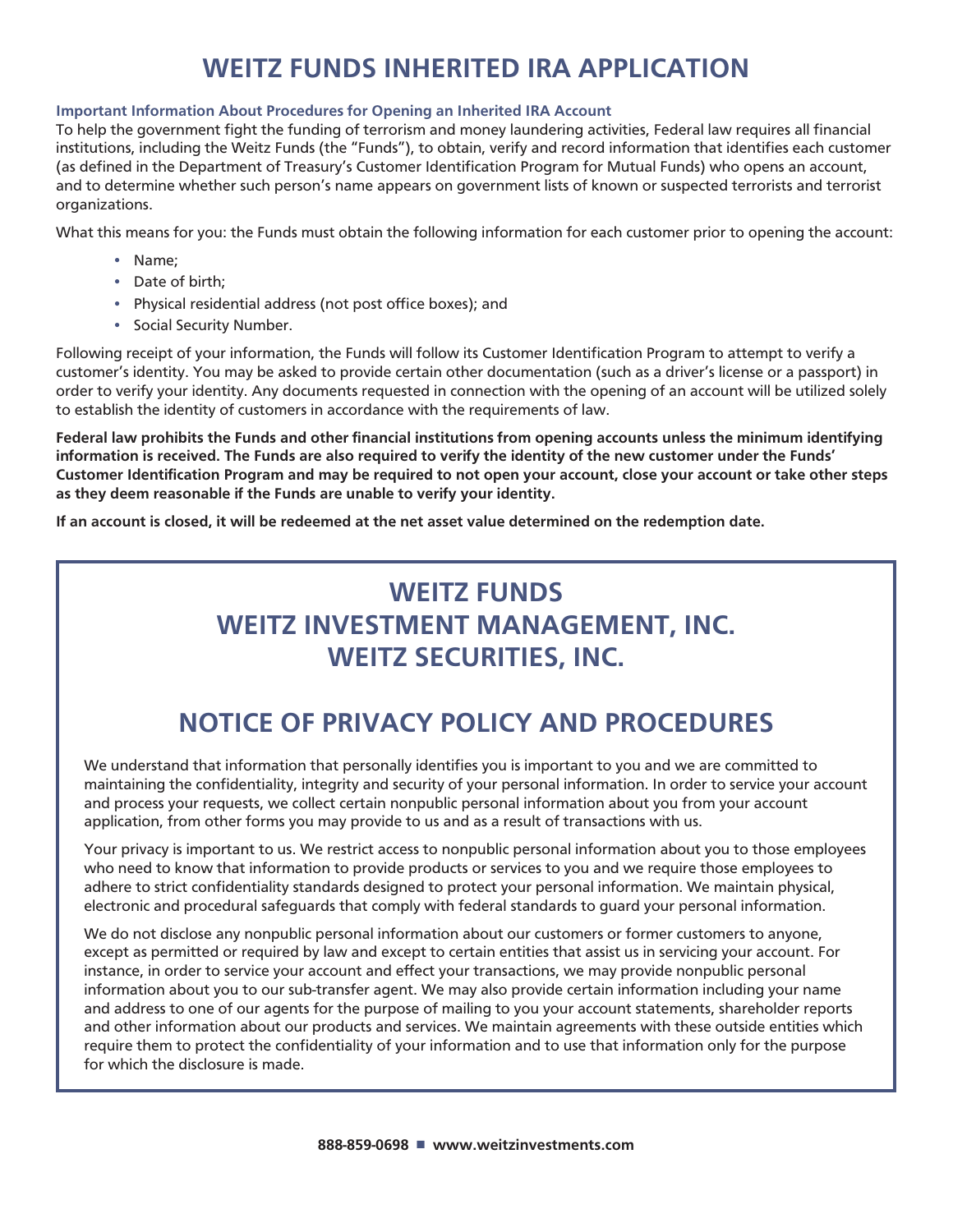### **WEITZ FUNDS INHERITED IRA APPLICATION**

### 1. INHERITED IRA HOLDER'S NAME AND ADDRESS

| $\Box$ United States Citizen $\Box$ Resident Alien                                                                                                                                                                                                                                                                                                                                                                                 |                |                                                                  |    |                               |
|------------------------------------------------------------------------------------------------------------------------------------------------------------------------------------------------------------------------------------------------------------------------------------------------------------------------------------------------------------------------------------------------------------------------------------|----------------|------------------------------------------------------------------|----|-------------------------------|
| If mailing address is a post office box, a residential address is also required by the USA Patriot Act.                                                                                                                                                                                                                                                                                                                            |                |                                                                  |    |                               |
|                                                                                                                                                                                                                                                                                                                                                                                                                                    |                |                                                                  |    |                               |
| I currently have other Weitz Funds accounts with the same mailing address as this account. I consent to delivery of only one<br>prospectus and one shareholder report to my address, even if more than one person at my address is a shareholder in<br>Weitz Funds. By "householding"-sending only one prospectus and one shareholder report to this address-Weitz Funds can<br>reduce the volume of mail delivered to my address. |                |                                                                  |    |                               |
| $\Box$ Please check this box if you do not consent to such "householding" and would like to receive your own prospectus and<br>shareholder reports.                                                                                                                                                                                                                                                                                |                |                                                                  |    |                               |
| $\Box$ I WOULD LIKE ELECTRONIC DELIVERY of prospectus and shareholder reports. (Please provide email address above.)                                                                                                                                                                                                                                                                                                               |                |                                                                  |    |                               |
| 2. ORIGINAL IRA HOLDER'S INFORMATION                                                                                                                                                                                                                                                                                                                                                                                               |                |                                                                  |    |                               |
|                                                                                                                                                                                                                                                                                                                                                                                                                                    |                |                                                                  |    |                               |
|                                                                                                                                                                                                                                                                                                                                                                                                                                    |                |                                                                  |    |                               |
|                                                                                                                                                                                                                                                                                                                                                                                                                                    |                |                                                                  |    |                               |
|                                                                                                                                                                                                                                                                                                                                                                                                                                    |                |                                                                  |    |                               |
| <b>3. WEITZ FUNDS INVESTMENT SELECTION</b>                                                                                                                                                                                                                                                                                                                                                                                         |                |                                                                  |    |                               |
| Please indicate your investment choice(s) below.                                                                                                                                                                                                                                                                                                                                                                                   |                |                                                                  |    |                               |
| <b>Fund/Ticker/Fund #</b>                                                                                                                                                                                                                                                                                                                                                                                                          | <b>Minimum</b> | <b>Amount</b>                                                    | or | $\frac{0}{0}$                 |
| $\Box$ Value Fund – Investor Class/WVALX/328                                                                                                                                                                                                                                                                                                                                                                                       | \$2,500        |                                                                  |    |                               |
| $\Box$ Value Fund – Institutional Class/WVAIX/541                                                                                                                                                                                                                                                                                                                                                                                  | \$1,000,000    |                                                                  |    |                               |
| □ Partners Value Fund - Investor Class/WPVLX/331                                                                                                                                                                                                                                                                                                                                                                                   | \$2,500        |                                                                  |    | <u>Contract Communication</u> |
| $\Box$ Partners Value Fund – Institutional Class/WPVIX/562                                                                                                                                                                                                                                                                                                                                                                         | \$1,000,000    |                                                                  |    |                               |
| Hickory Fund/WEHIX/332                                                                                                                                                                                                                                                                                                                                                                                                             | \$2,500        | the control of the control of the control of the                 |    |                               |
| Partners III Opportunity Fund - Investor Class/WPOIX/436                                                                                                                                                                                                                                                                                                                                                                           | \$2,500        |                                                                  |    |                               |
| Partners III Opportunity Fund - Institutional Class/WPOPX/310<br>$\Box$                                                                                                                                                                                                                                                                                                                                                            | \$1,000,000    | \$                                                               |    |                               |
| Balanced Fund - Investor Class/WBALX/400                                                                                                                                                                                                                                                                                                                                                                                           | \$2,500        | <u> 1980 - Johann Barbara, martin a</u>                          |    |                               |
| Balanced Fund - Institutional Class/WBAIX/540<br>⊔                                                                                                                                                                                                                                                                                                                                                                                 | \$1,000,000    | <u> 1949 - Johann John Harry Harry John Barnett, amerikan ba</u> |    |                               |
| Short Duration Income Fund - Investor Class/WSHNX/437<br>$\sqcup$                                                                                                                                                                                                                                                                                                                                                                  | \$2,500        | \$                                                               |    |                               |
| Short Duration Income Fund - Institutional Class/WEFIX/329<br>⊔                                                                                                                                                                                                                                                                                                                                                                    | \$1,000,000    |                                                                  |    |                               |
| Core Plus Income Fund - Investor Class/WCPNX/574                                                                                                                                                                                                                                                                                                                                                                                   | \$2,500        |                                                                  |    |                               |
| Core Plus Income Fund - Institutional Class/WCPBX/573<br>$\sqcup$                                                                                                                                                                                                                                                                                                                                                                  | \$1,000,000    | \$                                                               |    |                               |
| Ultra Short Government Fund/SAFEX/330                                                                                                                                                                                                                                                                                                                                                                                              | \$25,000       | \$                                                               |    |                               |

Make check payable to UMB Bank, n.a. Note the minimum investment amounts above. The Funds do not accept cash, money orders, post-dated checks, travelers checks, third-party checks, credit card convenience checks, instant loan checks, checks drawn on banks outside the U.S. or other checks deemed to be high risk.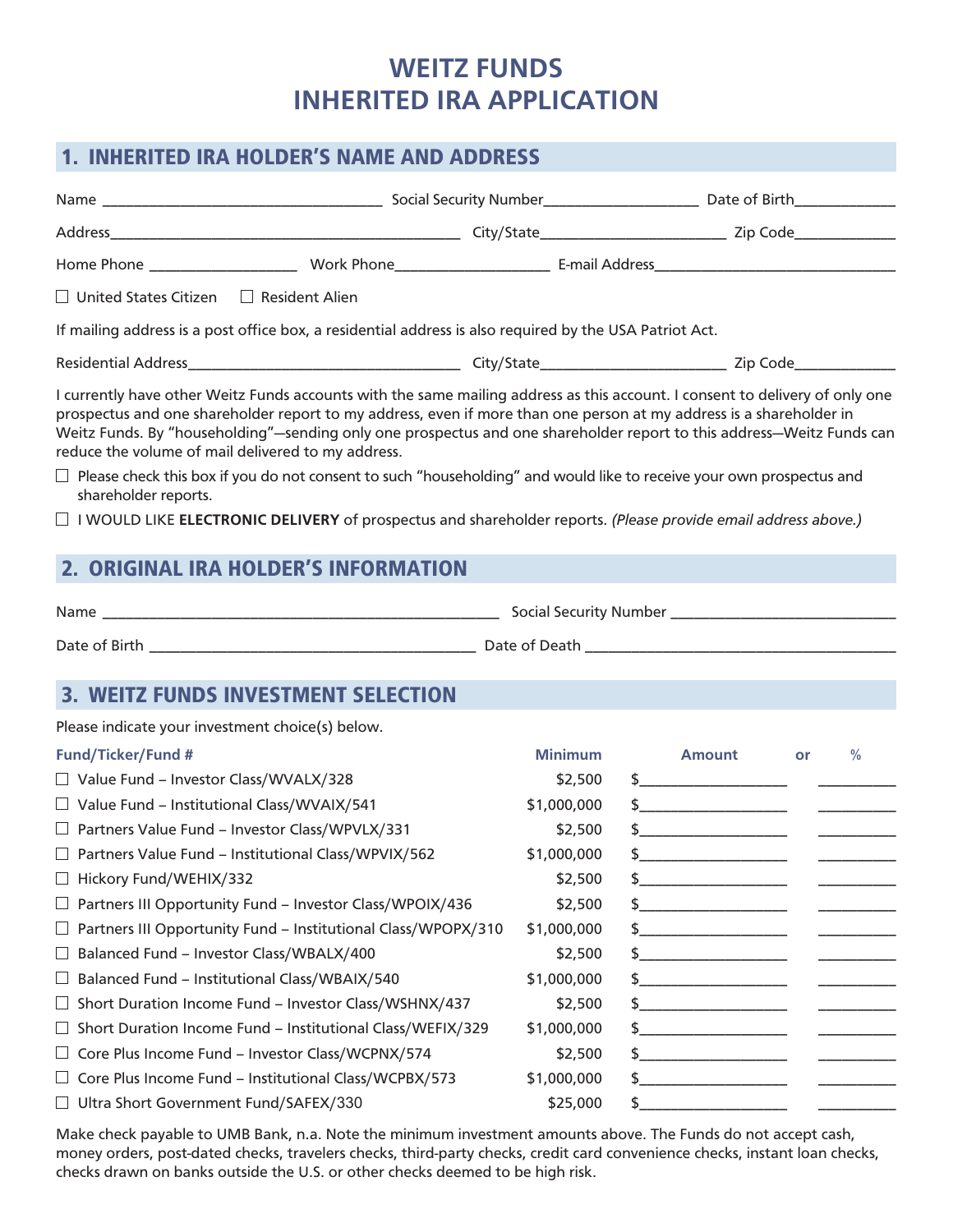### 4. INHERITED IRA PLAN TYPE

 $\Box$  Traditional IRA

□ Roth IRA

#### 5. BENEFICIARY DESIGNATION

*The following individual(s) or entity shall be my primary and/or contingent beneficiary(ies). I revoke all prior IRA Beneficiary designations, if any, made by me for these assets.* 

*If more than one primary beneficiary is designated and no distribution percentages are indicated, the beneficiaries will be deemed to own equal share percentages in the IRA. Multiple contingent beneficiaries with no share percentage indicated will also be deemed to share equally.*

If you designate multiple beneficiaries, please check one of the following distribution methods for directing the assigned share of assets for a beneficiary who predeceases you:

 $\Box$  the deceased beneficiary's share shall be divided among his or her descendants, per stirpes, or

 $\Box$  the deceased beneficiary's share shall terminate completely, and be allocated proportionately among the other beneficiaries.

#### **Primary Beneficiary (ies):**

| <b>Contingent Beneficiary (ies):</b> |  |  |
|--------------------------------------|--|--|
|                                      |  |  |
|                                      |  |  |
|                                      |  |  |
|                                      |  |  |
|                                      |  |  |
|                                      |  |  |

#### **SPOUSAL CONSENT**

This section should be reviewed if the account holder is married, is a resident of a community property or marital property state and designates a beneficiary other than the spouse. It is the account holder's responsibility to determine if this section applies. The account holder may need to consult with legal counsel.

I am the spouse of the IRA holder. I acknowledge that I have received a fair and reasonable disclosure of my spouse's property and financial obligations. Due to the important tax consequences of giving up my interest in this IRA, I have been advised to see a tax professional. I hereby give the IRA holder any interest I have in the funds or property deposited in this IRA and consent to the beneficiary designation(s). I assume full responsibility for any adverse consequences that may result. No tax or legal advice was given to me by the Custodian or Weitz Funds.

Signature of Spouse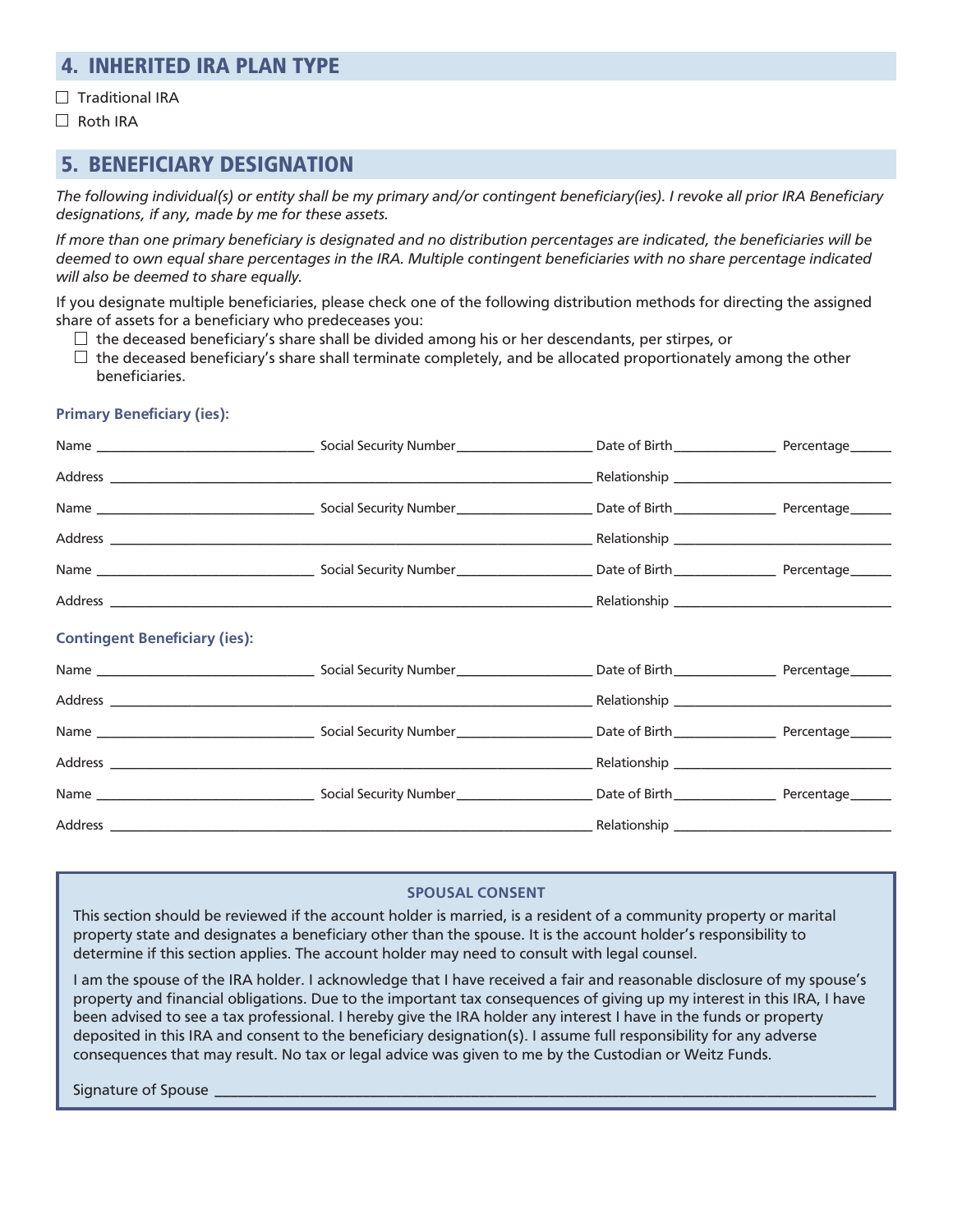### 6. BANK INFORMATION

If you would like the ability to have redemption proceeds wired to your bank, please complete the following. **Please attach a voided, unsigned check for this bank account.**

|                | Type of account: $\square$ Checking Account $\square$ Savings Account |                              |  |
|----------------|-----------------------------------------------------------------------|------------------------------|--|
|                |                                                                       |                              |  |
|                |                                                                       |                              |  |
|                |                                                                       |                              |  |
| Account Number |                                                                       | ABA Number <b>ABA</b> Number |  |

| If this section is not completed,<br>and you request a wire<br>redemption, the bank instructions | <b>JONATHAN Q. SAMPLE</b><br>1234 MAIN ST. 555-6712        | 11-87 | 80-428/1010 | 7743                                                |
|--------------------------------------------------------------------------------------------------|------------------------------------------------------------|-------|-------------|-----------------------------------------------------|
| will be required to have an<br>original medallion signature                                      | ANYTOWN, US 56789                                          |       |             |                                                     |
| quarantee.                                                                                       | PLEASE TAPE YOUR VOIDED BANK<br>FLEADE INTERNET SLIP HERE. |       |             | <b>Security Features</b><br>DOLLARS Details on back |
| <b>ABA Number</b>                                                                                | <b>Bank Account</b><br>Number                              |       |             |                                                     |
|                                                                                                  | <b>FOR</b><br>$(101004280)$ : $(1234567)$ $($              | 7743  |             |                                                     |

### 7. CUSTODIAN ACCEPTANCE

UMB Bank, n.a. will accept appointment as Custodian of the Depositor's Account. However, this Agreement is not binding upon the Custodian until the Depositor has received a statement confirming the initial transaction for the Account. Receipt by the Depositor of a confirmation of the purchase of the Fund shares indicated above will serve as notification of UMB Bank, n.a.'s acceptance of appointment as Custodian of the Depositor's Account.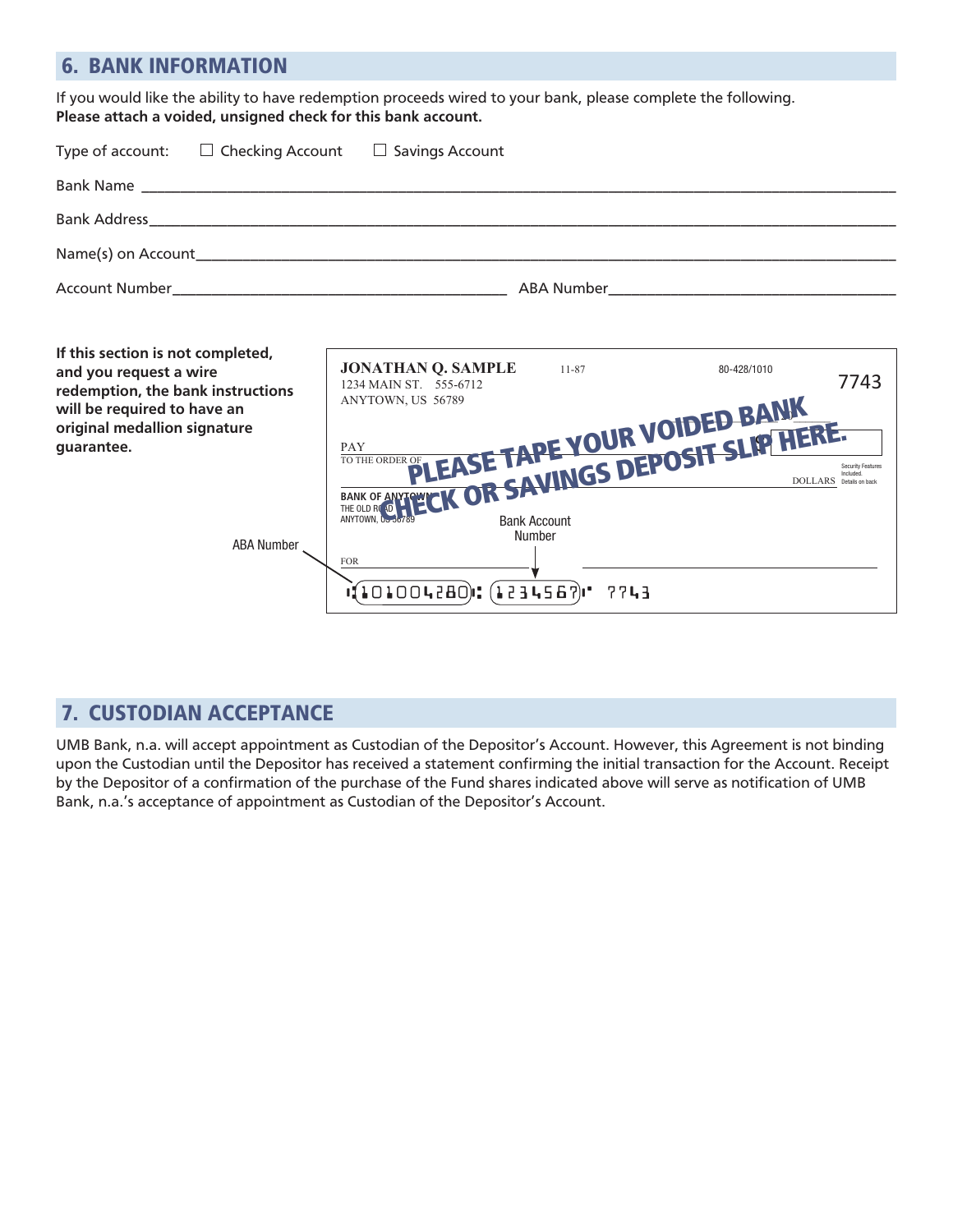### 8. SIGNATURES AND TAX IDENTIFICATION NUMBER CERTIFICATION

I understand the eligibility requirements associated with the type of inherited IRA selected in section 4, and state that I do qualify to make the contribution. I have received a copy of the IRA Application, Plan & Disclosure, and prospectus for the investments and IRA that I am selecting. I understand the terms and conditions which apply to the inherited IRA that I have chosen are contained in this application and the Plan Agreement. I agree to be bound by those terms and conditions. I assume complete responsibility for determining that I am eligible for either the Traditional IRA or Roth IRA each year I make a contribution, insuring that all contributions I make are within the limits set forth by the tax laws and understanding the tax consequences of any contribution (including rollover contributions and conversions) or distribution. I understand that it is my responsibility to calculate required minimum distributions and request distributions as required.

After my death, I authorize the Weitz Funds to rely upon and take instruction from my personal representative and any trustee of a trust designated herein in respect to all matters and calculations relating to the distribution from my account including, without limitation: the identify of the beneficiaries who have survived or not survived me, their ages, their competence, and their descendants; the form and content of any trust which may receive any distribution from my account; the names, ages, and competence of persons who are beneficiaries of any trust which may receive distributions from my account; the amount or portion of the account which should be distributed to or set aside for any beneficiary; the determination as to whether a trust is a "designated beneficiary" under Section 401(a)(9) of the Internal Revenue Code, and the period over which distributions should be made to the beneficiary. I acknowledge that the Weitz Funds have no responsibility to review my beneficiary designation, or to advise me or my beneficiaries of the tax consequences of any beneficiary designation. I and my beneficiaries shall be solely responsible for calculating and requesting minimum distributions from this account.

By signing below:

- I certify that I have received and read the current prospectus for the Weitz Funds and understand the investment objectives and policies stated therein. I certify that I have the authority and legal capacity to make this purchase and am of legal age in my state of residence. I acknowledge that I have received the Weitz Funds *Notice of Privacy Policies and Procedures*.
- The terms, representations and conditions in this application and the prospectus as amended from time to time, will apply to any account established at a later date. This application is in effect until another duly executed application is received by Weitz Funds.
- I authorize the Weitz Funds and its agents to act upon instructions (by phone, in writing, delivered electronically or other means) believed to be genuine and in accordance with the procedures described in the prospectus for this account or any other account into which investments are made.
- If I have completed the section titled "Bank Information" or later provide such information to the Weitz Funds, I authorize credits/debits to/from the bank account referenced. I agree that the Weitz Funds will be fully protected in honoring any such transaction. I also agree that the Weitz Funds may make additional attempts to credit/debit my account if the initial attempt fails and that I will be liable for the associated costs. All account options selected shall become part of the terms, representations and conditions of this application.
- I have received, read and understand the Important Information About Procedures for Opening an IRA Account.
- By signing this application, I consent to delivery of only one prospectus and one shareholder report to my address, even if more than one person at my address is a shareholder in the Weitz Funds. By "householding" – sending only one prospectus and one shareholder report to my address – the Weitz Funds can reduce the volume of mail delivered to my address.
	- **Please check this box if you do not consent to such Householding and would like to receive your own prospectuses and shareholder reports.**

Under Penalty of Perjury, I certify that:

- (1) The Social Security Number provided on this application is correct, and
- (2) I am not subject to backup withholding because: (a) I am exempt from backup withholding; or (b) I have not been notified by the Internal Revenue Service (IRS) that I am subject to backup withholding as a result of a failure to report all interest or dividends; or (c) the IRS has notified me that I am no longer subject to backup withholding, and
- (3) I am a U.S. person (including a U.S. resident alien).
- **(Cross out item 2 if you have been notified by the IRS that you are currently subject to backup withholding.)**

**The IRS does not require your consent to any provision of this document other than the certifications required to avoid backup withholding.**

**Signature of Inherited IRA Holder \_\_\_\_\_\_\_\_\_\_\_\_\_\_\_\_\_\_\_\_\_\_\_\_\_\_\_\_\_\_\_\_\_\_\_\_\_ Date\_\_\_\_\_\_\_\_\_\_\_\_\_\_\_\_\_\_\_\_\_\_\_\_\_\_**

**WEITZ FUNDS** ■ **PO BOX 182785** ■ **COLUMBUS, OH 43218-2785 888-859-0698** ■ **www.weitzinvestments.com**